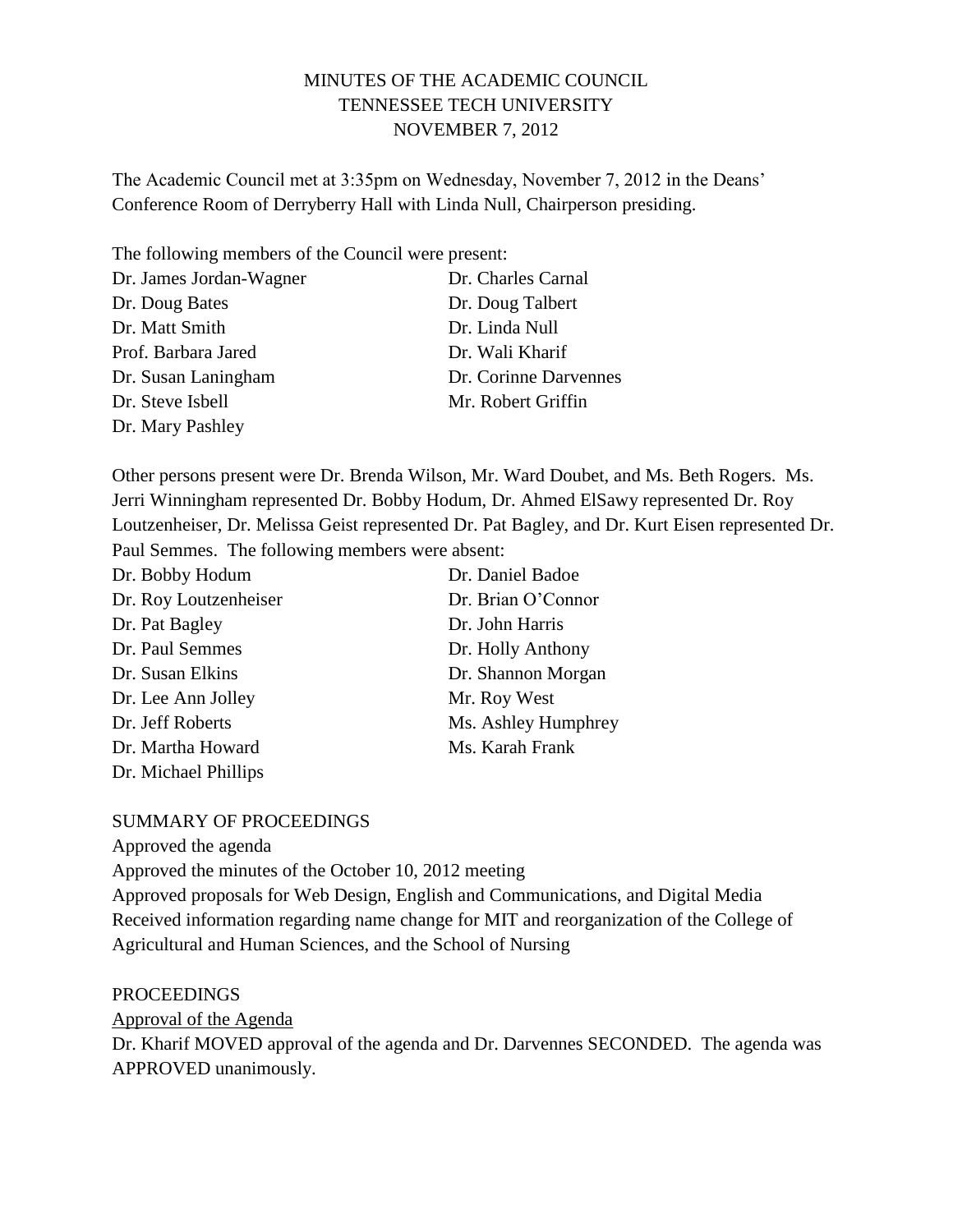### Approval of the Minutes of the October 10, 2012 Meeting

Dr. Isbell MOVED approval of the minutes and Dr. Kharif SECONDED. The minutes were APPROVED unanimously.

# Approval of Proposal to Terminate the B.S. in Web Design

Dr. Kris Pickering was not able to attend the meeting, therefore, Dr. Null explained the reason for termination of the program. (See attached proposal.) The B.S. in Web Design has been a low-producing program for several years. The department plans to develop a new concentration in web design within the B.S. in Communications that will serve the needs in the digital media area. No students will be admitted to the program starting Spring 2013. Current students will be able to complete the program by Summer 2017. Dr. Null MOVED approval and Dr. Talbert SECONDED. The proposal was APPROVED unanimously.

### Approval of Proposal to Reorganize the Department of English and Communications

Dr. Null stated that discussion began in 2004 to separate English and Communications and it is now the desire of all the faculty in the department to separate the two areas into a Department of English and a Department of Communication. (See attached proposal.) Journalism and Speech would be included in the Department of Communication and would be physically housed in one building. There are sufficient faculty and staff to support both departments. Dr. Eisen MOVED approval and Dr. Darvennes SECONDED. After a brief discussion, the proposal was APPROVED unanimously.

Approval of Proposal for a New Concentration in Digital Media in the Art Department Mr. Doubet explained the proposal for the new concentration. (See attached proposal.) The student demand for this type program has been long-standing. Twelve new classes will be offered, but not all will be offered each semester. This concentration would function similar to the other concentrations in the BFA program. Dr. Smith MOVED approval and Dr. Isbell SECONDED. After a brief discussion, the proposal was APPROVED unanimously.

# Name Change for the Department of MIT

Dr. ElSawy stated that the faculty in the Department of Manufacturing and Industrial Technology wish to change the name to the Department of Manufacturing and Engineering Technology. The department has changed their accrediting agency from NAIT to ATMAE. The change also better reflects the curriculum currently taught; will increase the enrollment, marketability and streamline the 2+2 transfer with TN community colleges; attract potential employers and sponsors; and will make faculty proposals more attractive to sponsoring agencies. This item did not require approval by the Council and will be sent to TBR for approval.

# Such Other Matters

Dr. Stephens stated that he would be sending a proposal to TBR to dissolve the College of Agricultural and Human Sciences and create the College of Agriculture and Human Ecology, and establish the Whitson-Hester School of Nursing as a stand-alone school. The School of